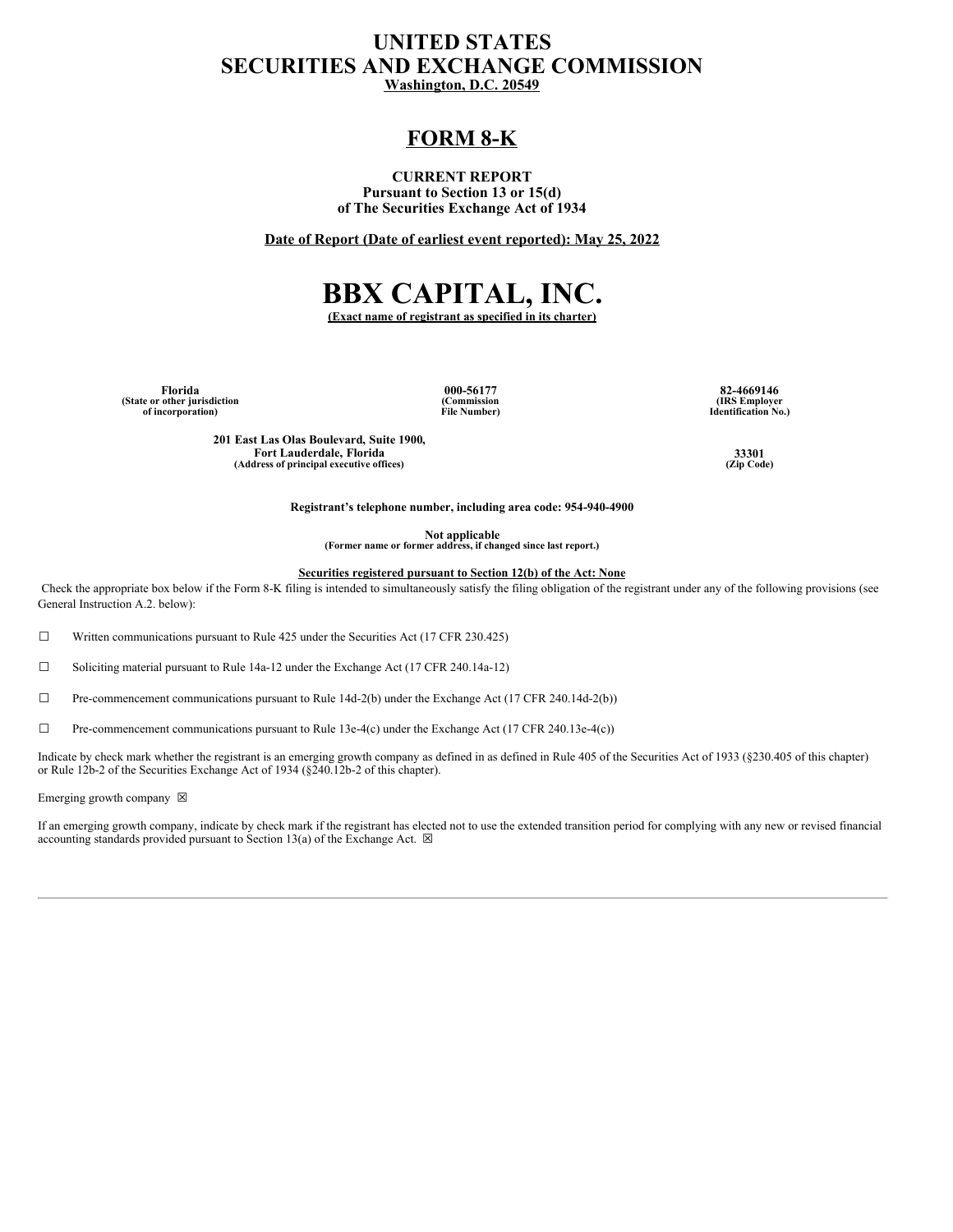#### **Item 8.01 Other Events.**

As previously disclosed, BBX Capital Real Estate LLC ("BBXRE"), a wholly owned subsidiary of BBX Capital, Inc. (the "Company"), holds an investment in, among other joint ventures and projects, a joint venture (the "Altis Little Havana joint venture") that is sponsored by The Altman Companies and owns Altis Little Havana, a 224-unit multifamily apartment community located in Miami, Florida. BBXRE also owns a 50% membership interest in The Altman Companies. As disclosed in the Company's Quarterly Report on Form 10-Q for the quarter ended March 31, 2022, the Altis Little Havana joint venture is pursuing a sale of Altis Little Havana.

On May 20, 2022, the Altis Little Havana joint venture entered into an agreement to sell Altis Little Havana. The buyer has completed due diligence, and on May 25, 2022, the buyer made deposits totaling \$5.0 million, which have become non-refundable pursuant to the agreement. If the sale of Altis Little Havana is completed pursuant to the terms of the agreement, which is currently expected to occur in June 2022, BBXRE anticipates that it will receive an estimated net cash distribution of approximately \$9.5 million from the Altis Little Havana joint venture during the quarter ended June 30, 2022. The carrying amount of BBXRE's investment in the Altis Little Havana joint venture was approximately \$1.1 million as of March 31, 2022.

The closing of the sale is subject to customary closing conditions, and there is no assurance that the sale will be consummated on the contemplated terms, when expected, or at all. In addition, if the sale is not consummated, there is no assurance that the Altis Little Havana joint venture will continue to seek to sell Altis Little Havana or, if it does desire to sell Altis Little Havana, be able to do so on terms comparable to those set forth in the current agreement (including at a purchase price equal to or greater than the purchase price set forth in the current agreement) or otherwise on acceptable terms or at all.